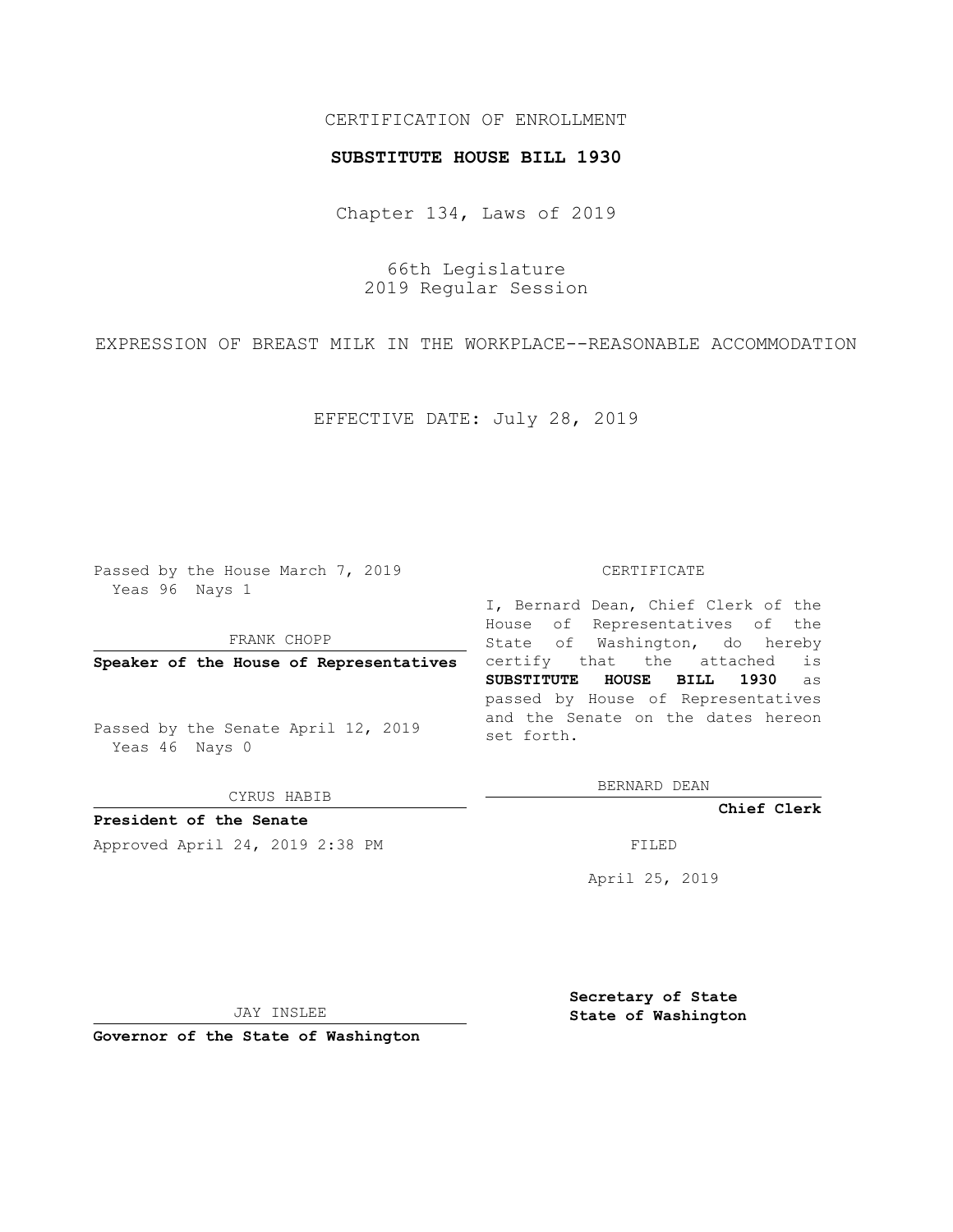## **SUBSTITUTE HOUSE BILL 1930**

Passed Legislature - 2019 Regular Session

## **State of Washington 66th Legislature 2019 Regular Session**

**By** House Labor & Workplace Standards (originally sponsored by Representatives Doglio, Dolan, Jinkins, Reeves, Shewmake, Stanford, Pollet, Macri, Senn, and Ormsby)

READ FIRST TIME 02/22/19.

1 AN ACT Relating to providing reasonable accommodation for the 2 expression of breast milk in the workplace; and amending RCW 43.10.005.3

4 BE IT ENACTED BY THE LEGISLATURE OF THE STATE OF WASHINGTON:

5 **Sec. 1.** RCW 43.10.005 and 2017 c 294 s 3 are each amended to read as follows:6

7 (1) The definitions in this subsection apply throughout this 8 section unless the context clearly requires otherwise.

 (a) "Employer" has the same meaning as and shall be interpreted consistent with how that term is defined in RCW 49.60.040, except that for the purposes of this section only the threshold of employees 12 must be fifteen or more.

13 (b) "Pregnancy" includes the employee's pregnancy and pregnancy-14 related health conditions, including the need to express breast milk.

15 (c) "Reasonable accommodation" means:

16 (i) Providing more frequent, longer, or flexible restroom breaks; 17 (ii) Modifying a no food or drink policy;

18 (iii) Job restructuring, part-time or modified work schedules, 19 reassignment to a vacant position, or acquiring or modifying 20 equipment, devices, or an employee's work station;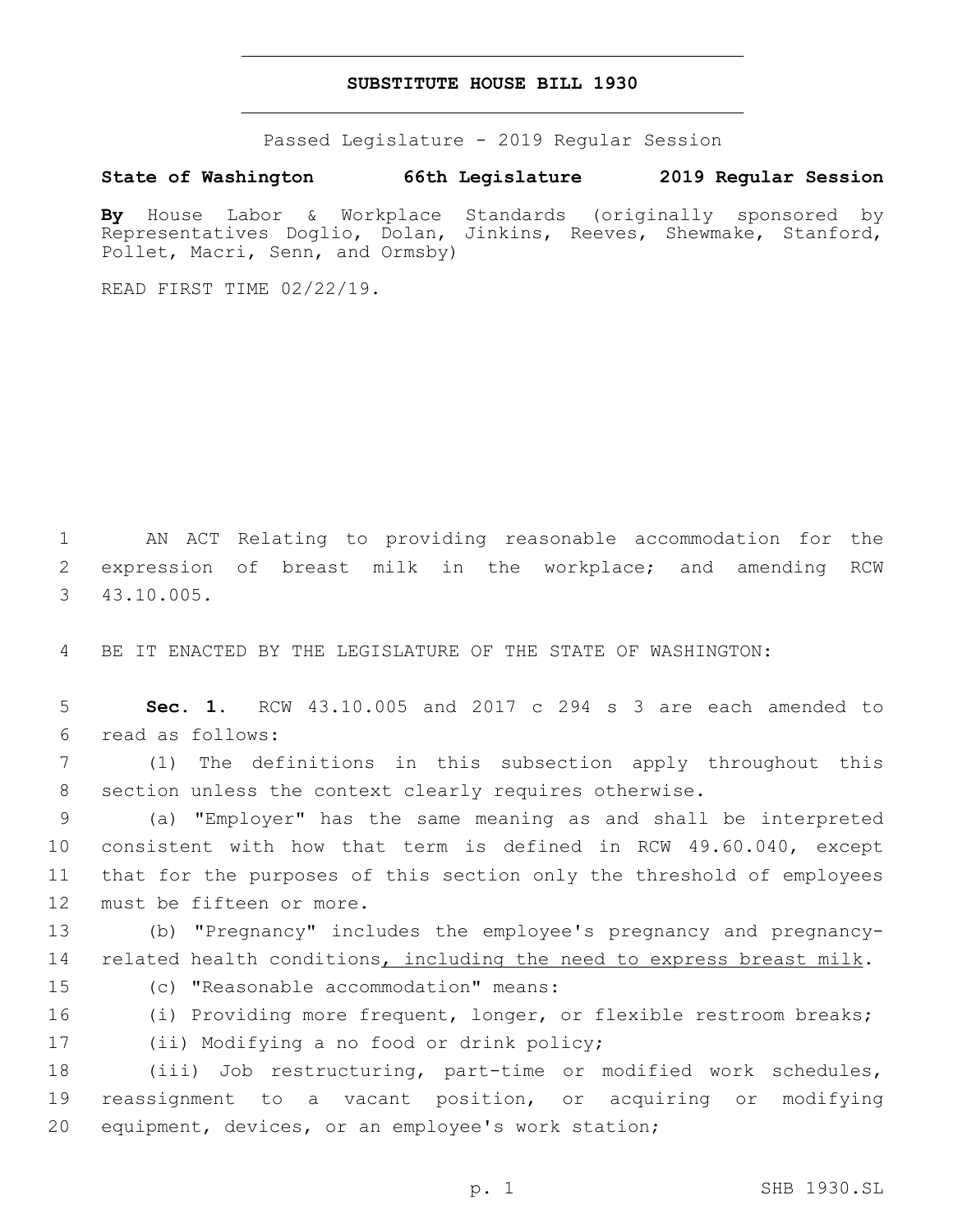(iv) Providing seating or allowing the employee to sit more 2 frequently if her job requires her to stand;

 (v) Providing for a temporary transfer to a less strenuous or 4 less hazardous position;

 (vi) Providing assistance with manual labor and limits on lifting;6

(vii) Scheduling flexibility for prenatal visits; ((and))

 (viii) Providing reasonable break time for an employee to express breast milk for two years after the child's birth each time the employee has need to express the milk and providing a private 11 location, other than a bathroom, if such a location exists at the 12 place of business or worksite, which may be used by the employee to 13 express breast milk. If the business location does not have a space 14 for the employee to express milk, the employer shall work with the employee to identify a convenient location and work schedule to 16 accommodate their needs; and

17 (ix) Any further pregnancy accommodation an employee may request, and to which an employer must give reasonable consideration in consultation with information provided on pregnancy accommodation by the department of labor and industries or the attending health care 21 provider of the employee.

 (d) "Undue hardship" means an action requiring significant difficulty or expense. An employer may not claim undue hardship for 24 the accommodations under  $(c)$  (i), (ii), and (iv) of this subsection, 25 or for limits on lifting over seventeen pounds.

(2) It is an unfair practice for any employer to:

 (a) Fail or refuse to make reasonable accommodation for an employee for pregnancy, unless the employer can demonstrate that doing so would impose an undue hardship on the employer's program, 30 enterprise, or business;

 (b) Take adverse action against an employee who requests, declines, or uses an accommodation under this section that affects the terms, conditions, or privileges of employment;

 (c) Deny employment opportunities to an otherwise qualified employee if such denial is based on the employer's need to make reasonable accommodation required by this section;

 (d) Require an employee to take leave if another reasonable accommodation can be provided for the employee's pregnancy.

 (3) An employer may request that the employee provide written certification from her treating health care professional regarding

p. 2 SHB 1930.SL